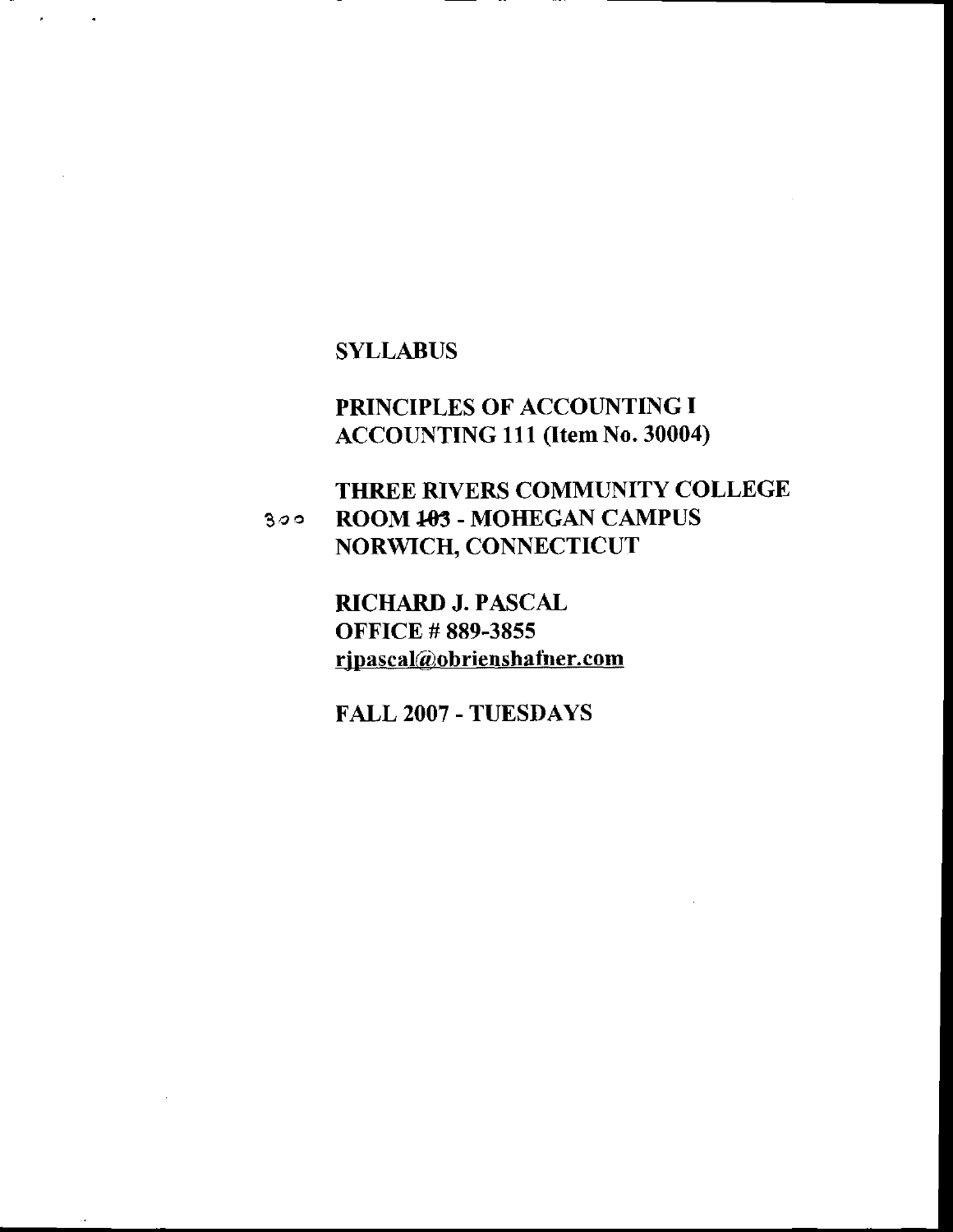Course Title: Principles of Accounting I

Course No.: Accounting K111

Credits: Four Semester Hours

Prerequisite: Basic Algebra

#### Course Description:

A study of basic accounting theory and practice as applied to the complete accounting cycle, including the use of current accounting systems and procedures and the preparation of financial statements.

### General Course Goals:

l. To leam specific financial accounting treatrnents for antetprise activity.

2. To enable the student to provide reliable information about an enterprise

3. To make the student aware of the numerous opportunities to exercise professional judgment, not just the mechanical application of a formula or format.

4. To get the student to think like an accountant.

### Course Materials Required:

Horngren, Harrison & Bamber, Accounting,  $7<sup>th</sup>$  Ed.

#### Attendance Policy:

Students are expected to attend all regularly scheduled class meetings. There may be optional review classes in addition. In the event that you miss a class, it is your responsibility to stay informed about the material and class assignments covered. The course covers material difficult and comprehensive enough that missing classes will very likely reduce your level of understanding and, thus, test performance.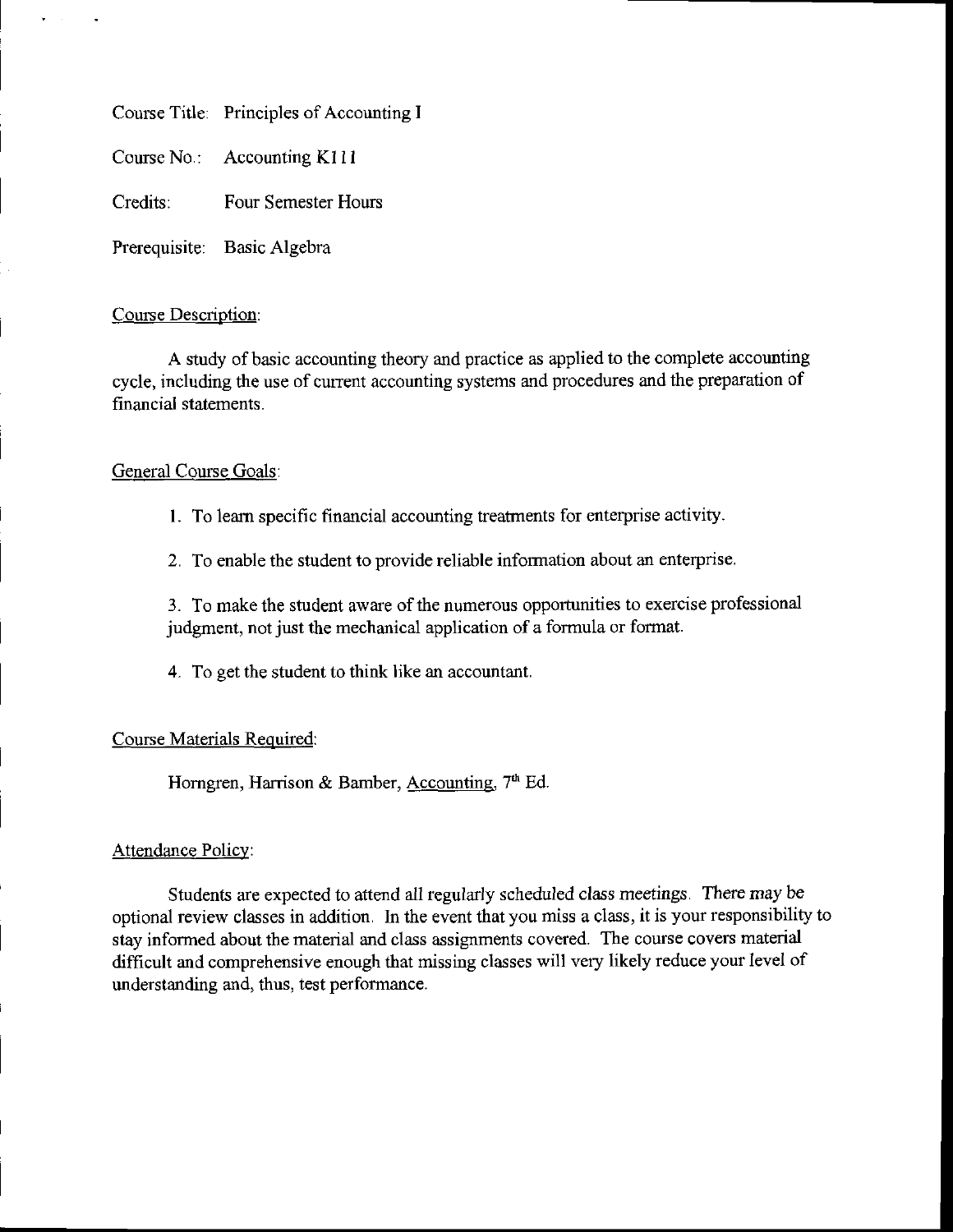#### Grading, Assignments and Examinations:

All homework problems are considered required and are, in fact, critical to understanding the material. Homework problems, however, will not be handed in.

During the semester, three reguiar examinations will be given. These will be closed book and closed notes. Each will be in part multiple choice and in part short answer questions. They will account for ninety percent (90%) of your grade for the course.

Another ten percent (10%) of your grade will be based on your class participation, including preparation for class, attendance, bringing in relevant articles or accounting jokes (yes, there are some out there), participating in in-class presentations, and your asking and answering questions in class.

There are opportunities to get extra credit. For example, you may develop answers to 1-2 discussion questions from a chapter, to be handed in and/or discussed when directed (which will generally be the main night for the discussion of that chapter). You may develop one proposed exam problem, together with your answer, for each regular exam, to be handed in during the review class which is held the class before each exam night. Your proposed exam question mieht be used on the exam.

The chapters we will discuss, and what each examination will cover, are:

First Exam: Chapters 1 and 2 Second Exam: Chapters 3, 4 and 5 Third Exam: Chapters 6, 7, 8 and 9

Students who miss any one exam or who score lower than they would like on a regular examination can take the otherwise optional, cumulative final examination on the last class night, which will substitute for that one exam. This examination is comprised of all multiple choice questions.

#### Course Grades:

Course averages earned translate to course grades as follows:

| A         | 93-100 | $C_{\pm}$ | 77-79 |             | Incomplete               |
|-----------|--------|-----------|-------|-------------|--------------------------|
| $A-$      | 90-92  | C         | 73-76 | $\mathbf F$ | No credit (62 and below) |
| $B+$      | 87-89  | $C_{\pm}$ | 70-72 | р           | Pass                     |
| B         | 83-86  | $D+$      | 67-69 | W           | Withdrawn                |
| <b>B-</b> | 80-82  | D         | 63-66 | AU          | Audit                    |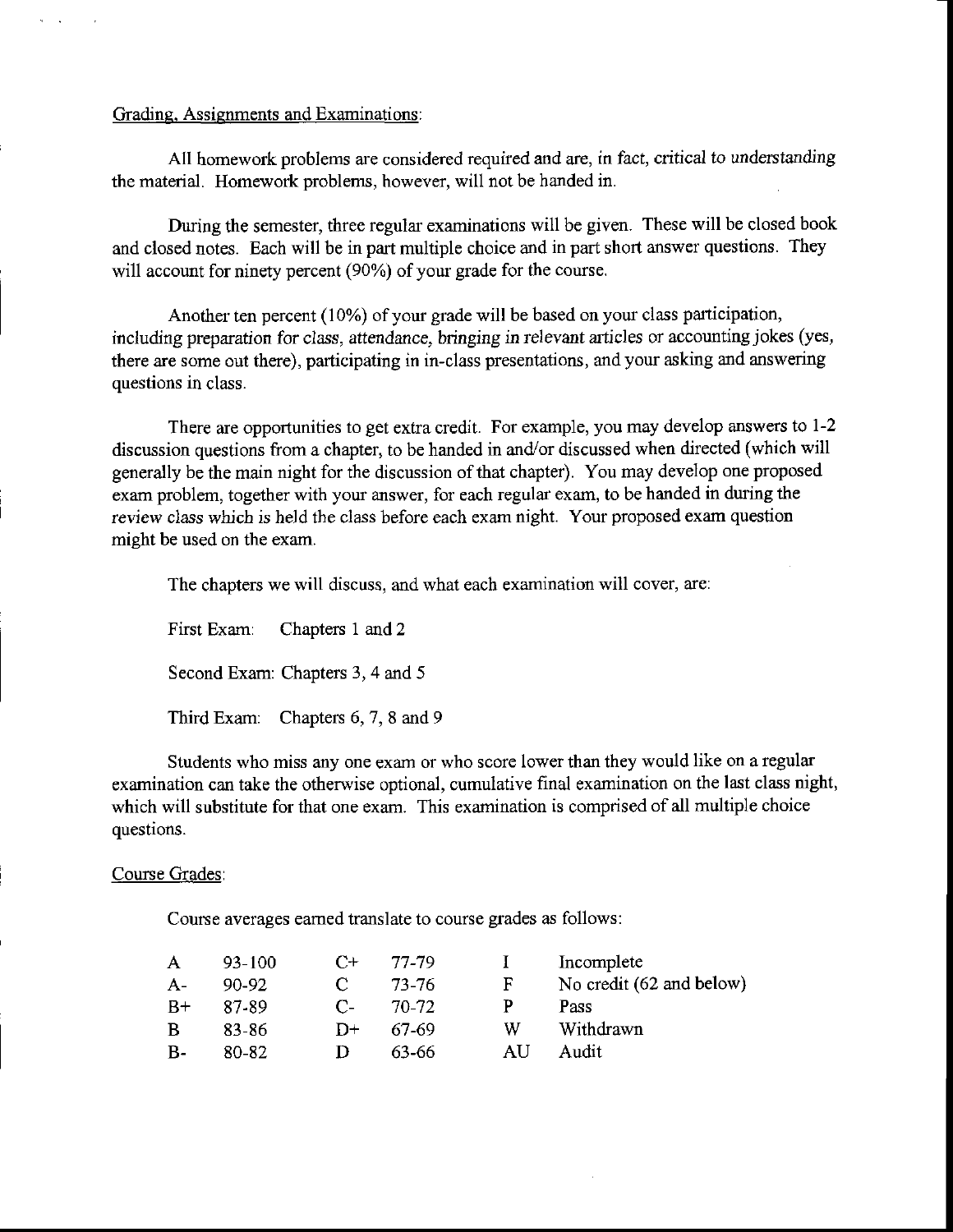#### Course Withdrawal Policy:

 $\mathbf{r}=\mathbf{r}$ 

 $\bullet$ 

Students may withdraw until December 3. Further information is available from the Registrar.

#### Disabilities and Leaming Differences Statement:

Ifyou are a student with any disability or learning difference and believe that you will need some accommodation(s) for this class, please let me know. It is your responsibility to contact the Advising and Counseling Center at 383-5217. To avoid any delay in getting the accommodation(s) you need, you should contact the counseling office as soon as possible. Please note that your instructor may not be able to provide the requested accommodation(s) until he has received a letter from the Advising and Counseling Center office.